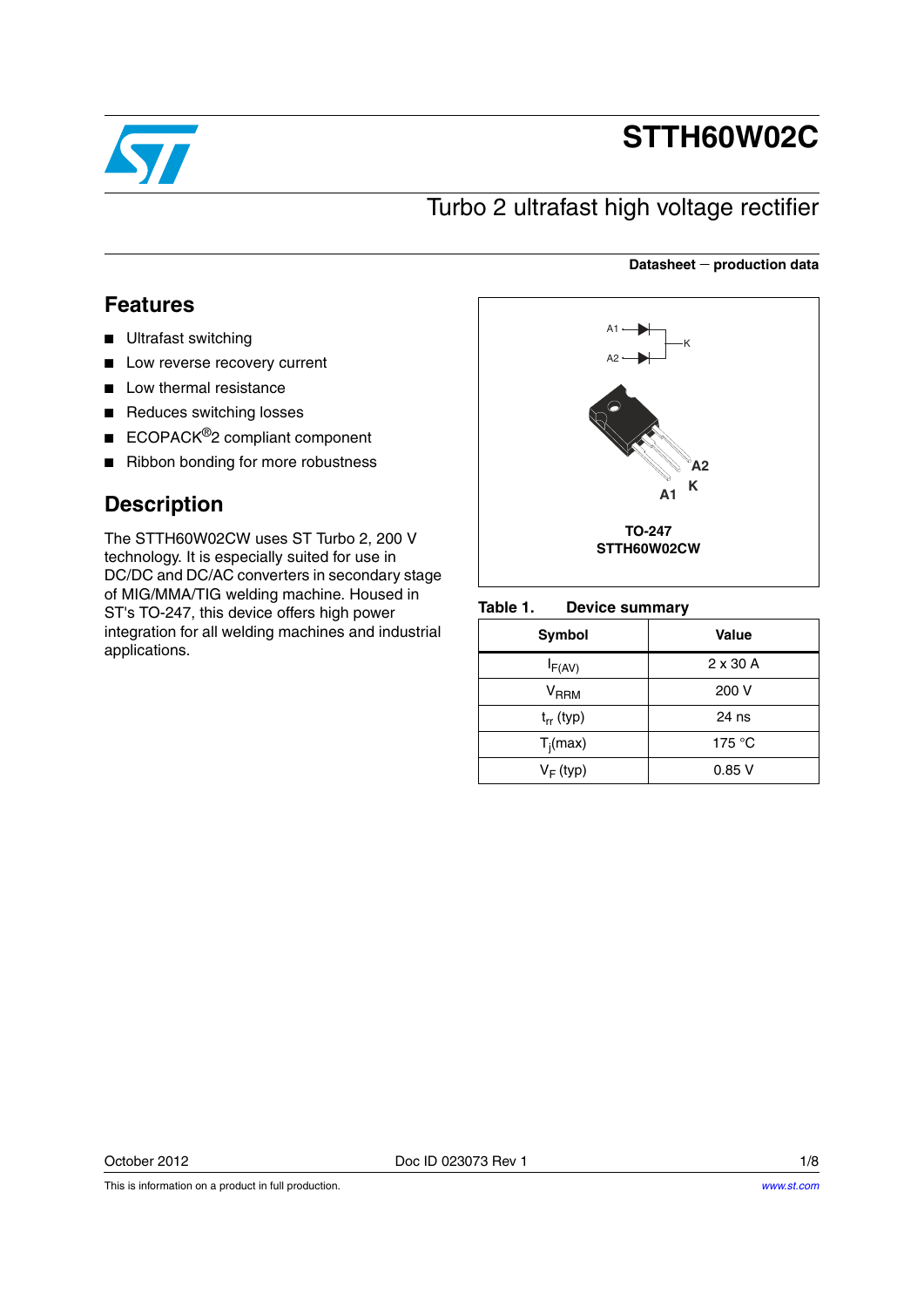## **1 Characteristics**

#### Table 2. Absolute ratings (limiting values, at 25 °C, unless otherwise specified, **per diode)**

| <b>Symbol</b>          | <b>Parameter</b>                                                 |                             | Value        | Unit |   |  |
|------------------------|------------------------------------------------------------------|-----------------------------|--------------|------|---|--|
| <b>V<sub>RRM</sub></b> | Repetitive peak reverse voltage                                  | 200                         |              |      |   |  |
| F(RMS)                 | Forward rms current                                              | 45                          | Α            |      |   |  |
|                        | Average forward current, $\delta = 0.5$                          | $T_c = 125 °C$<br>Per diode |              | 30   | А |  |
| IF(AV)                 |                                                                  | $T_c = 115^{\circ}$ C       | Per device   | 60   |   |  |
| <sup>I</sup> FSM       | Surge non repetitive forward current<br>$t_p = 10$ ms sinusoidal |                             |              | 250  | A |  |
| ${\tt T_{stg}}$        | Storage temperature range                                        | $-65$ to $+175$             | $^{\circ}$ C |      |   |  |
| T,                     | Maximum operating junction temperature                           | $+175$                      | °C           |      |   |  |

#### Table 3. **Thermal resistance**

| Symbol        | <b>Parameter</b> | <b>Value</b> | Unit |                 |
|---------------|------------------|--------------|------|-----------------|
|               | Junction to case | Per diode    | 1.3  | $\degree$ C / W |
| $R_{th(j-c)}$ |                  | Total        | 0.8  |                 |
| $R_{th(c)}$   | Coupling         |              | 0.3  | $\degree$ C / W |

When diodes 1 and 2 are used simultaneously:

T<sub>j</sub>(diode 1) = P(diode 1) x R<sub>th(j-c)</sub>(per diode) + P(diode 2) x R<sub>th(c)</sub>

| Symbol               | <b>Parameter</b>                    | <b>Test conditions</b> |                             | Min. | <b>Typ</b> | Max. | Unit |
|----------------------|-------------------------------------|------------------------|-----------------------------|------|------------|------|------|
| $I_R$ <sup>(1)</sup> | Reverse leakage current             | $T_i = 25 °C$          |                             |      |            | 10   |      |
|                      | $T_i = 125 °C$                      | $V_R = V_{RRM}$        |                             | 10   | 100        | μA   |      |
|                      | $V_F^{(2)}$<br>Forward voltage drop | $T_i = 25 °C$          | $I_F = 30A$<br>$I_F = 60 A$ |      |            | 1.15 |      |
|                      |                                     | $T_i = 150 °C$         |                             |      | 0.85       | 1.0  | v    |
|                      |                                     | $T_i = 25 °C$          |                             |      |            | 1.35 |      |
|                      |                                     | $T_i = 150 °C$         |                             |      | 1.05       | 1.25 |      |

#### Table 4. Static electrical characteristics (per diode)

1. Pulse test:  $t_p = 5$  ms,  $\delta < 2\%$ 

2. Pulse test:  $t_p = 380 \text{ }\mu\text{s}, \delta < 2\%$ 

To evaluate the conduction losses use the following equation:

 $P = 0.75 \times I_{F(AV)} + 0.0083 I_{F}^{2}$ <sub>(RMS)</sub>

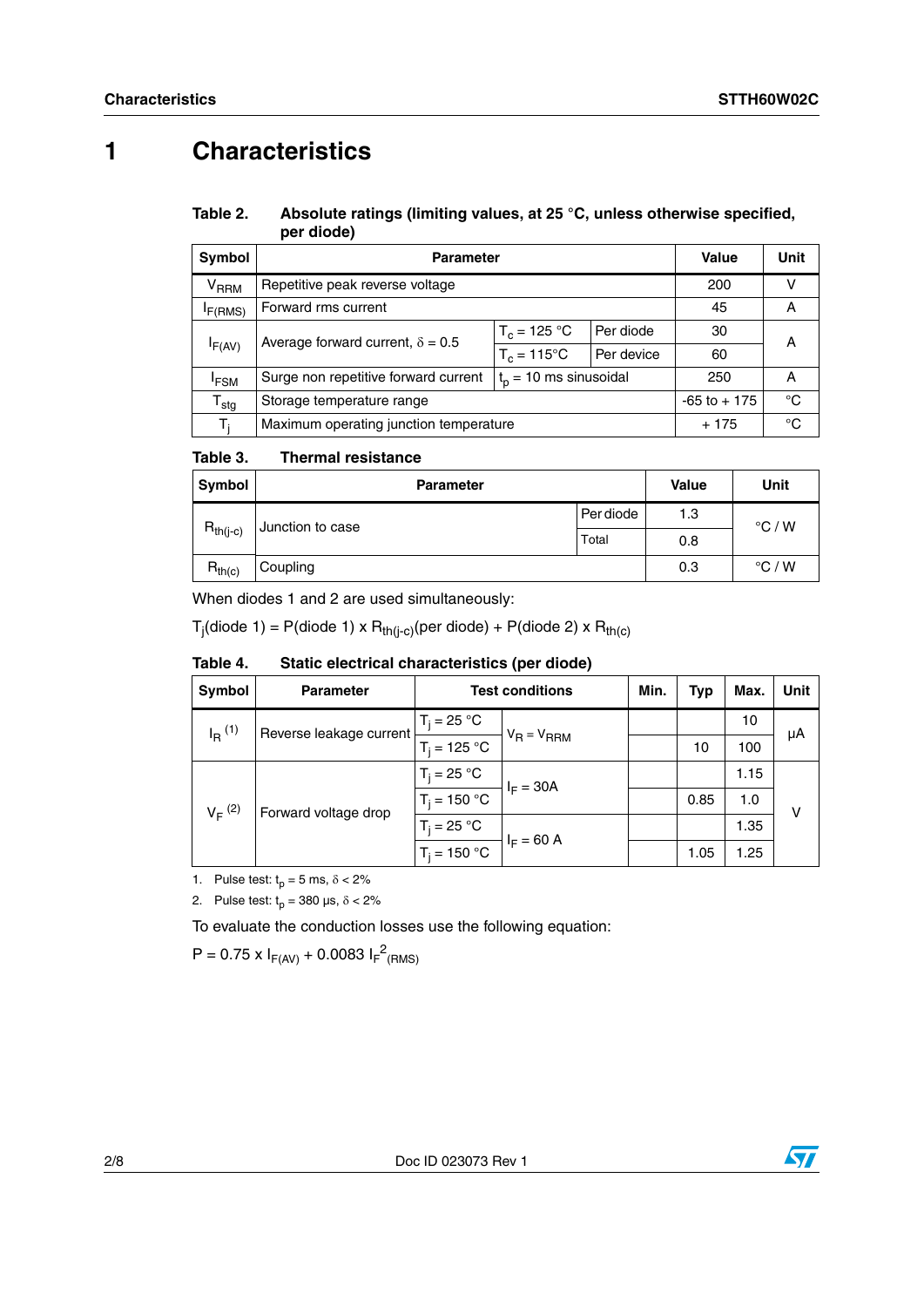| <b>Symbol</b>              | <b>Parameter</b>         | <b>Test conditions</b> |                                                          |  | <b>Typ</b> | Max. | <b>Unit</b> |
|----------------------------|--------------------------|------------------------|----------------------------------------------------------|--|------------|------|-------------|
| <sup>I</sup> RM            | Reverse recovery current |                        |                                                          |  | 8          | 10.5 | A           |
| $Q_{RR}$                   | Reverse recovery charge  | $T_i = 125 °C$         | $I_F$ = 30 A, $V_R$ = 160 V<br>$dl_F/dt = -200$ A/µs     |  | 220        |      | nC          |
| Sfactor                    | Softness factor          |                        |                                                          |  | 0.3        |      |             |
| $\mathfrak{t}_{\text{rr}}$ | Reverse recovery time    | $T_i = 25 °C$          | $I_F = 1$ A, $V_R = 30$ V<br>$dl_F/dt = -100$ A/ $\mu s$ |  | 24         | 30   | ns          |
| t <sub>fr</sub>            | Forward recovery time    | $T_i = 25 °C$          | $I_F = 30$ A, $V_{FR} = 1.1$ V                           |  |            | 300  | ns          |
| $V_{FP}$                   | Forward recovery voltage | $T_i = 25 °C$          | $dl_F/dt = 200$ A/ $\mu s$                               |  | 2          | з    | v           |

**Table 5. Dynamic electrical characteristics (per diode)**

 **Figure 1. Average forward power dissipation versus average forward current (per diode)**





**Figure 3. Relative variation of thermal impedance junction to case versus pulse duration**



**Figure 4. Peak reverse recovery current**  versus dl<sub>F</sub>/dt (typical values, per

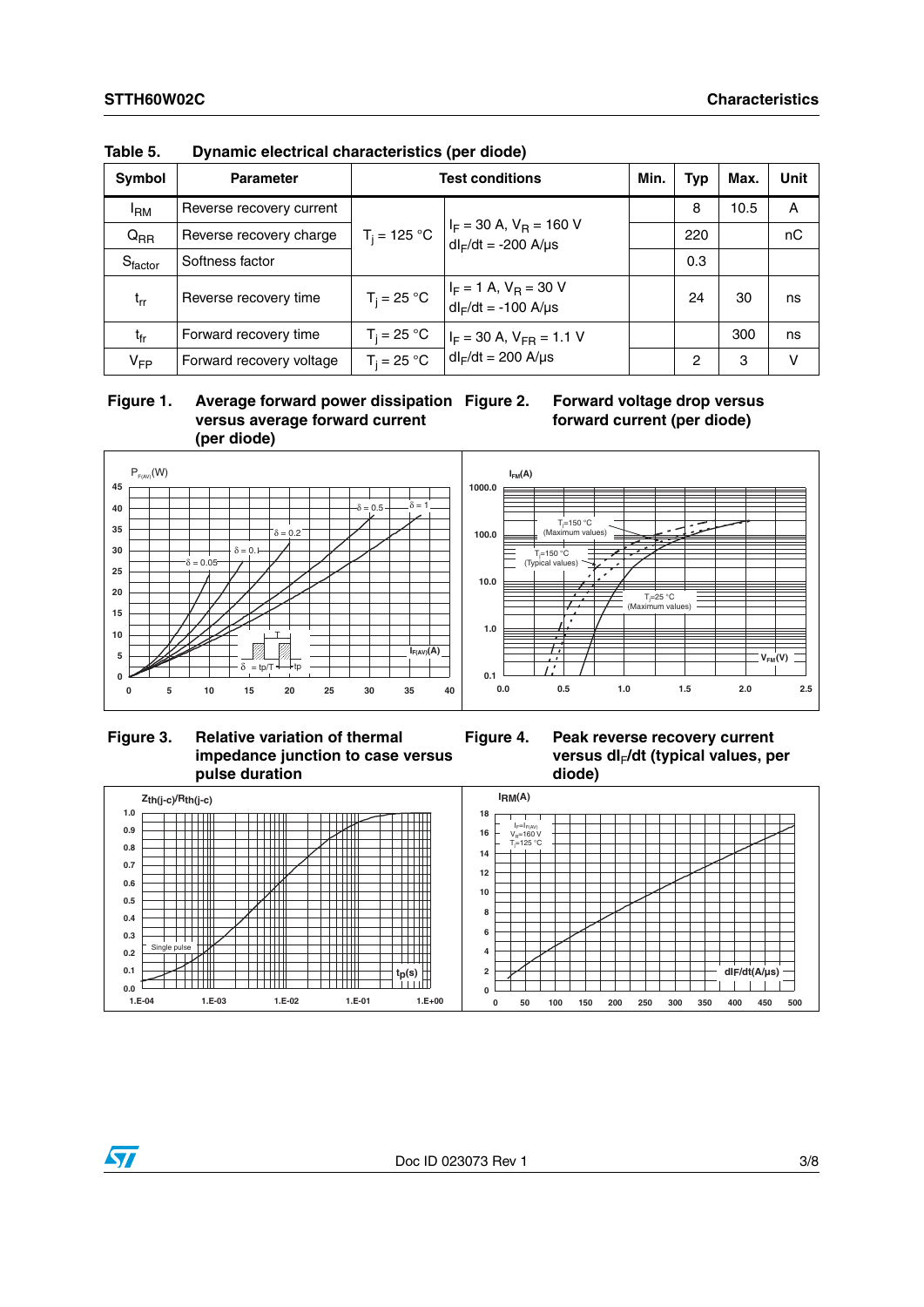l<sub>F</sub>=I<sub>F(AV)</sub><br>V<sub>R</sub>=160 V Reference: T<sub>i</sub>=125 °C

### Figure 5. Reverse recovery time versus dl<sub>F</sub>/dt **(typical values, per diode)**

### **Figure 6. Reverse recovery charges versus dI**F**/dt (typical values, per diode)**



 **Figure 7. Reverse recovery softness factor**  versus dl<sub>F</sub>/dt (typical values, per **diode)**



**QRR(nC)**

I<sub>F</sub>=I<sub>F(AV)</sub><br>V<sub>R</sub>=160 V<br>T<sub>i</sub>=125 °C

T

**200**

**300**

**400**

**500**

**parameters versus junction temperature**



 **Figure 9. Transient peak forward voltage**  versus dl<sub>F</sub>/dt (typical values, per **diode)**



Figure 10. Forward recovery time versus dl<sub>F</sub>/dt **(typical values, per diode)**



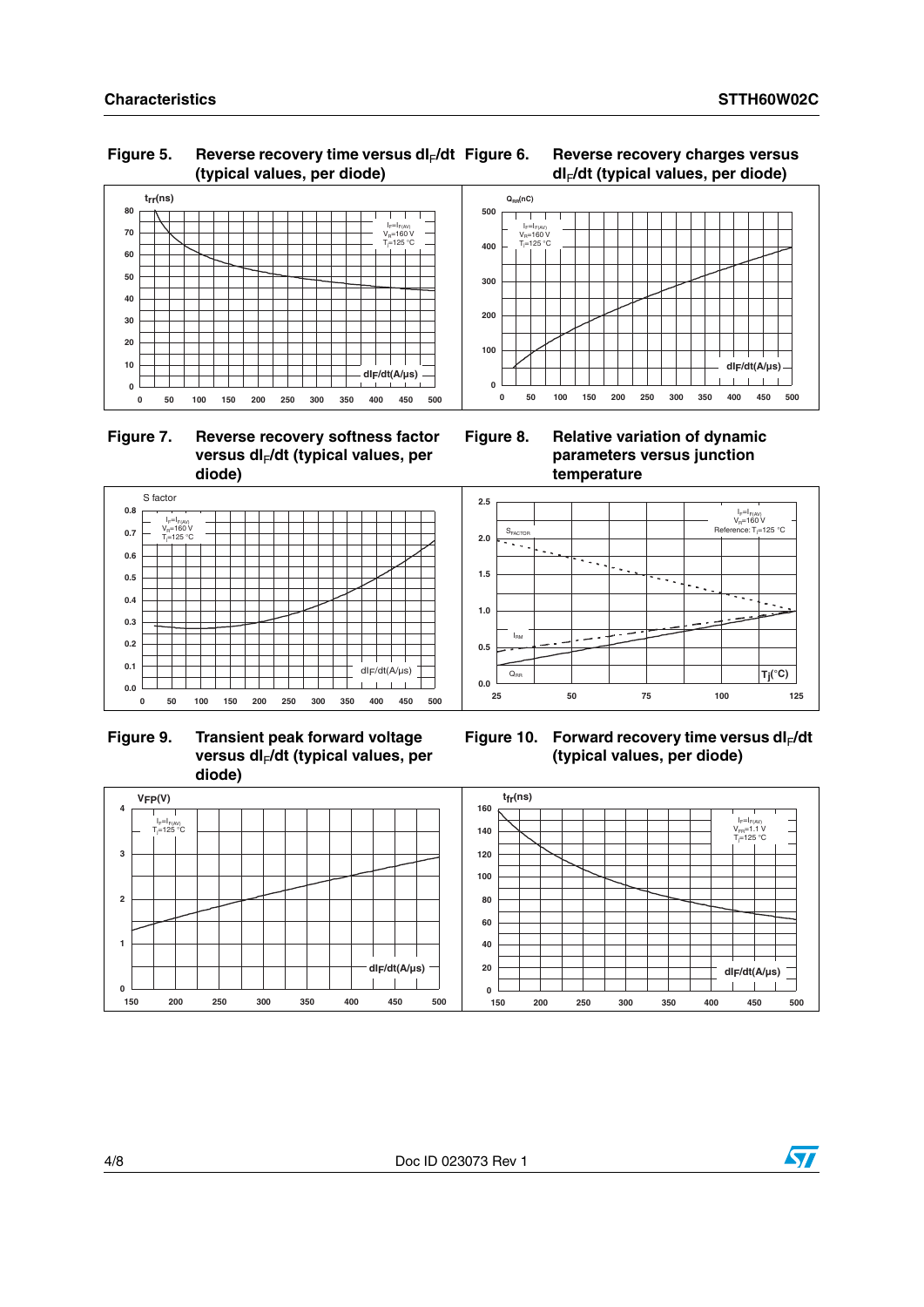**Figure 11. Junction capacitance versus reverse voltage applied (typical values, per diode)**



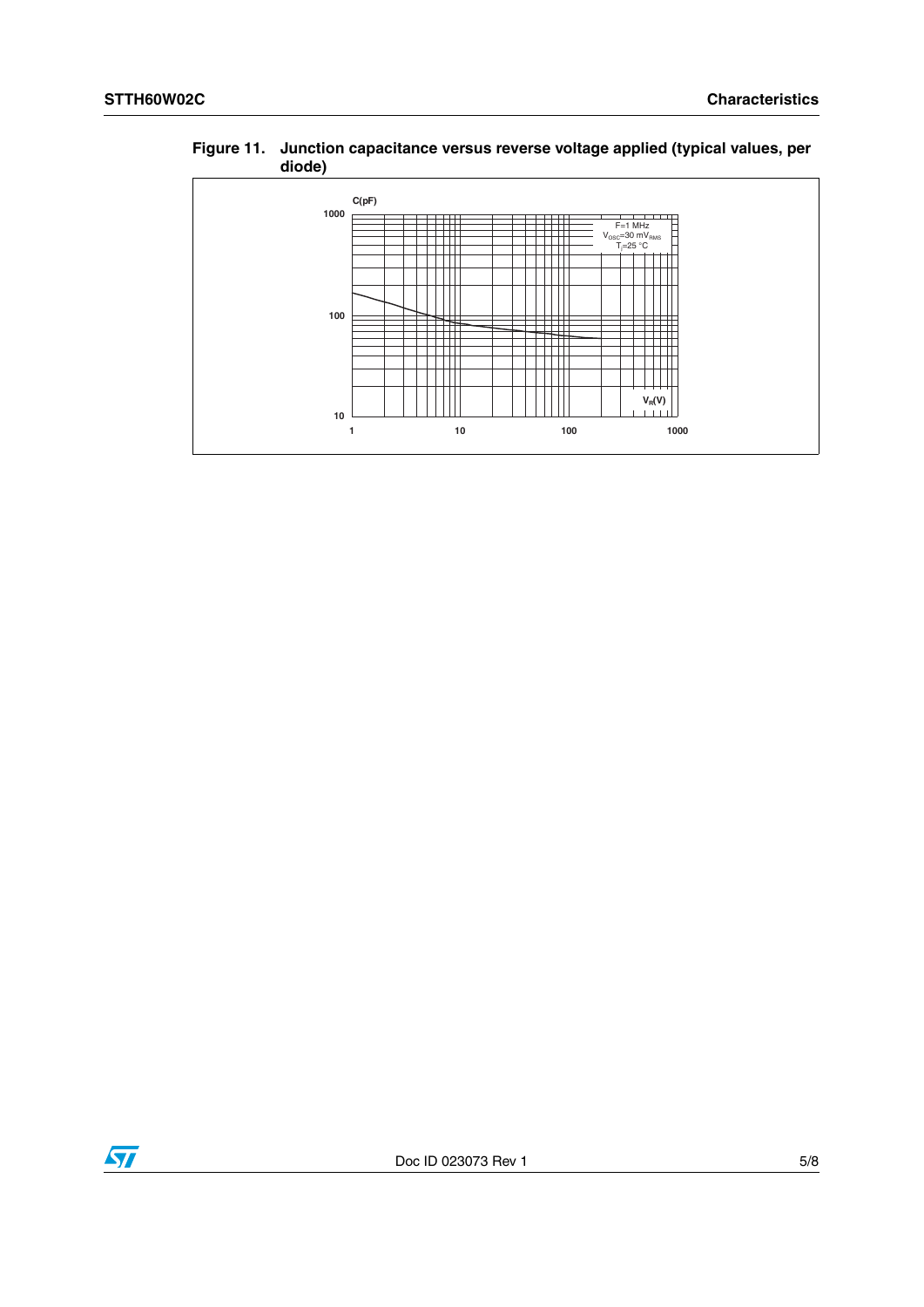### **2 Package information**

- Epoxy meets UL94, V0
- Cooling method: by conduction (C)
- Recommended torque value: 0.55 N·m (1.0 N·m maximum)

In order to meet environmental requirements, ST offers these devices in different grades of ECOPACK® packages, depending on their level of environmental compliance. ECOPACK® specifications, grade definitions and product status are available at: *[www.st.com](http://www.st.com).* ECOPACK® is an ST trademark.

Table 6. **Table 6. TO-247 dimensions**

|                                                                                                                        |                    |                            |                       | <b>Dimensions</b> |            |       |                    |            |       |               |  |
|------------------------------------------------------------------------------------------------------------------------|--------------------|----------------------------|-----------------------|-------------------|------------|-------|--------------------|------------|-------|---------------|--|
|                                                                                                                        |                    |                            |                       |                   | Ref.       |       | <b>Millimeters</b> |            |       | <b>Inches</b> |  |
|                                                                                                                        |                    |                            |                       | Min.              | Typ.       | Max.  | Min.               | <b>Typ</b> | Max.  |               |  |
| . and a<br>E<br>$\overline{\overline{\Phi}}_{\overline{\rho}}$<br>$\overline{\diamond}$<br>S<br>ÆR<br>D<br>L2<br>--⊕-- |                    | A                          | 4.85                  |                   | 5.15       | 0.191 |                    | 0.203      |       |               |  |
|                                                                                                                        |                    | A1                         | 2.20                  |                   | 2.60       | 0.086 |                    | 0.102      |       |               |  |
|                                                                                                                        |                    | Heat-sink plane<br>ÆP      | b                     | 1.00              |            | 1.40  | 0.039              |            | 0.055 |               |  |
|                                                                                                                        |                    |                            | b1                    | 2.00              |            | 2.40  | 0.078              |            | 0.094 |               |  |
|                                                                                                                        |                    | b <sub>2</sub>             | 3.00                  |                   | 3.40       | 0.118 |                    | 0.133      |       |               |  |
|                                                                                                                        |                    | $-\bigoplus_{i=1}^n$<br>Ą) | с                     | 0.40              |            | 0.80  | 0.015              |            | 0.031 |               |  |
|                                                                                                                        |                    | $D^{(1)}$                  | 19.85                 |                   | 20.15      | 0.781 |                    | 0.793      |       |               |  |
| Шĵ                                                                                                                     |                    | Е                          | 15.45                 |                   | 15.75      | 0.608 |                    | 0.620      |       |               |  |
| b1<br>$\overline{b2}$<br>-2<br>b                                                                                       |                    |                            | е                     | 5.30              | 5.45       | 5.60  | 0.209              | 0.215      | 0.220 |               |  |
|                                                                                                                        | $\mathbf{c}$<br>A1 | <b>BACK VIEW</b>           | L                     | 14.20             |            | 14.80 | 0.559              |            | 0.582 |               |  |
|                                                                                                                        |                    |                            | L1                    | 3.70              |            | 4.30  | 0.145              |            | 0.169 |               |  |
|                                                                                                                        |                    |                            | L2                    |                   | 18.50 typ. |       |                    | 0.728 typ. |       |               |  |
|                                                                                                                        |                    |                            | $\varnothing P^{(2)}$ | 3.55              |            | 3.65  | 0.139              |            | 0.143 |               |  |
|                                                                                                                        |                    |                            | ∅R                    | 4.50              |            | 5.50  | 0.177              |            | 0.217 |               |  |
|                                                                                                                        |                    |                            | S                     | 5.30              | 5.50       | 5.70  | 0.209              | 0.216      | 0.224 |               |  |

1. Dimension D plus gate protrusion does not exceed 20.5 mm

2. Resin thickness around the mounting hole is not less than 0.9 mm

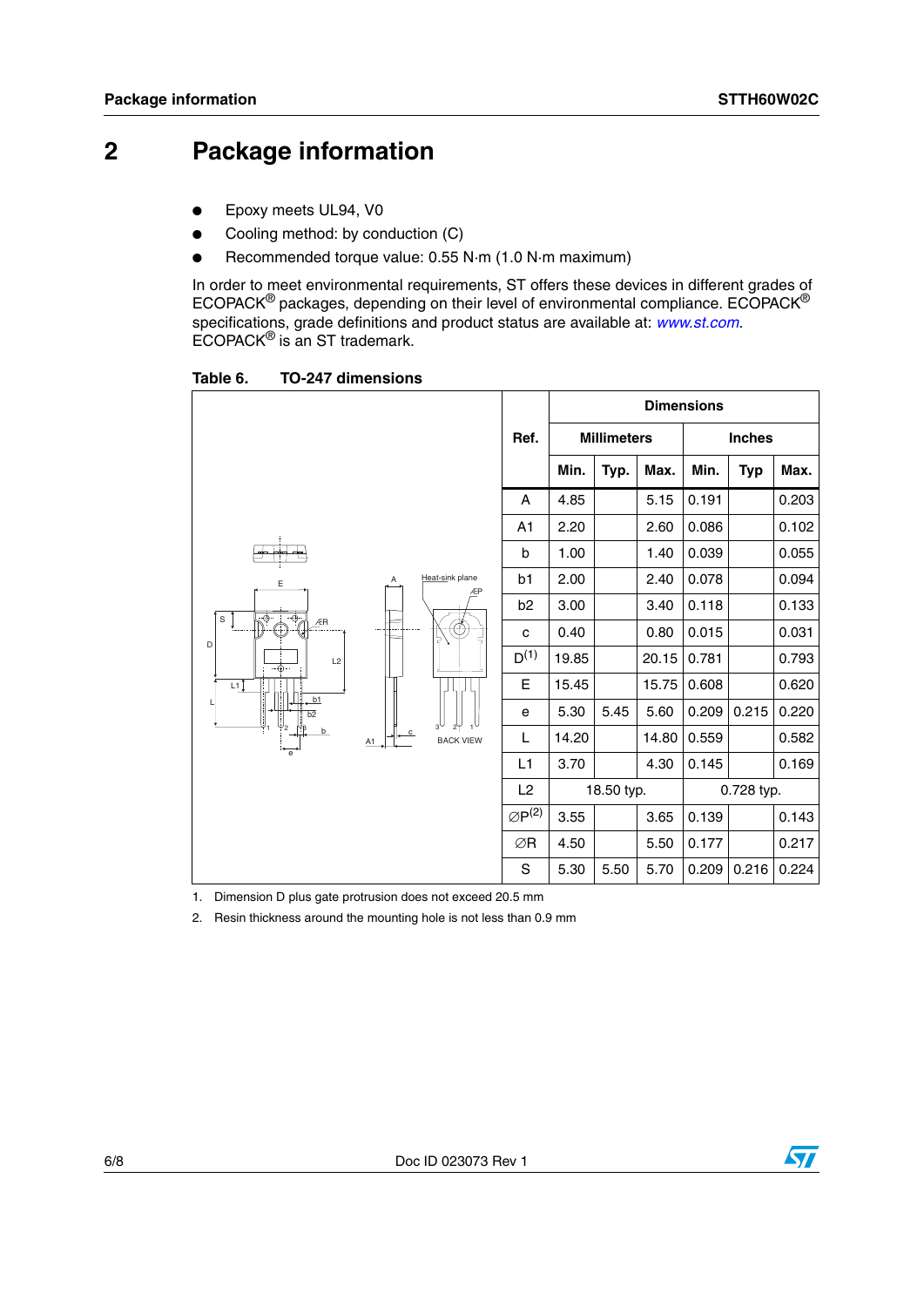## **3 Ordering information**

#### Table 7. **Ordering information**

| Ordering type | Marking     | Package | Weiaht | <b>Base gtv</b> | Delivery mode |
|---------------|-------------|---------|--------|-----------------|---------------|
| STTH60W02CW   | STTH60W02CW | TO-247  | 4.46 g | 50              | Tube          |

## **4 Revision history**

#### Table 8. **Document revision history**

| Date        | <b>Revision</b> | <b>Changes</b> |
|-------------|-----------------|----------------|
| 11-Oct-2012 |                 | First issue.   |